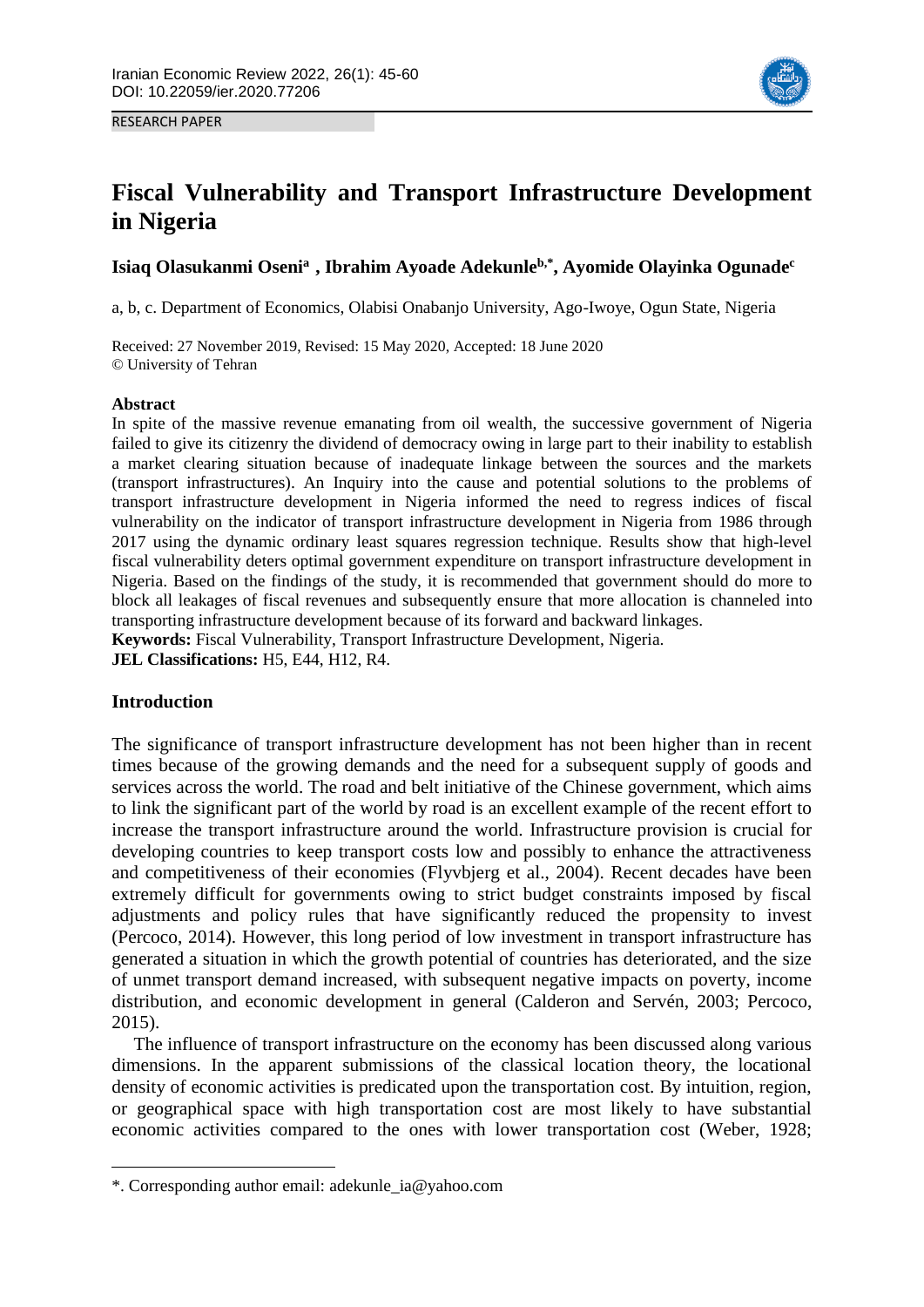Moses, 1958; Alonso, 1964). In the overarching ideas of the new economic geography theory, transport cost are central to location of the market in a perfectly competitive market framework and also determine labour mobility across region mobility (Fujita, Krugman & Vanables 1999; Fujitaand & Thisse, 2002). We can then aver that transport infrastructure is essential for growth and development in a macroeconomic model of endogenous factorinduced growth change (Aschauer, 1990). Despite the apparent relevance of transport infrastructure for growth and development, the attendant fiscal capacities to finance growthinclined transport facilities are mostly unavailable, misinformed and misappropriated in Africa most populous black nation (Nigeria).

Testing the inference of fiscal vulnerability-transport infrastructure development nexus in Nigeria is essential for some reasons. In spite of the overly pronounced importance of transport infrastructure development in contemporary ages, transport demands of road dwellers in Nigeria have been mostly unmet owing to problems of underfinancing, macroeconomic imbalances arising as a result of fiscal vulnerability or fiscal stress among many other deep-rooted issues (Alves, 2013). Current and projected primary fiscal balances are crucial to assessing the extent to which fiscal policy of the government aligns with the intertemporal budget constraints facing the nation at the varying time for which transport infrastructure investment is significant because of the enormous forward and backward linkages. Apparently, no single country-specific study has explained the development of transport infrastructure from the fiscal vulnerability point of view. This deficiency in the literature of public sector economics in Nigeria has informed the need for this study. In addition to reduced cost of transport, transport infrastructural development guarantees minimal firms cost of production and subsequently improved productive capacity. Standard transport infrastructure that links Nigerian market to the source of goods and services will not only benefits from scale effect but also result in substantially large productive capacity built on the efficiency of operations (Nocke, 2006; Baldwin and Okubo, 2006). The agglomeration effect is other relevance of improved transport infrastructure through its synergetic connections among economic agents (e.g. Eberts and McMillen, 1999).

Aside from the fact that no country-specific study has examined the impediments to the growth of transport infrastructure in general, this study leads the debate on the fiscal imbalances, the level of government macroeconomic dilemma defined in its budget constraints as fiscal vulnerability or stress experienced in meeting in macroeconomic objectives. Previous studies have examined transport infrastructure or its development as a precursor to other macroeconomic objectives (mostly economic growth) neglecting the underlying financial framework that generates such long desired and anticipated growth objective. Ighodaro (2009); Bosede, Abalaba and Afolabi (2013); Apanisile and Akinlo (2013); Amadi, Amadi and Nyenke (2013); Oyesiku, Onakoya and Folawewo (2013) are some of the studies that examined transport infrastructure on economic growth in Nigeria. In other climes, Filani (1993) examined transport infrastructure for rural development. This study takes another dimension from existing literature by looking at the financial framework that aid or abate the growth of transport infrastructure development in Nigeria. It deviates from the conventional estimation of the current or existing level of transport facilities and how they predict variations in other macroeconomic variables. This study instead takes an eclectic approach in the examination of the intertemporal budget constraint facing the government and how this influences the growth or otherwise of transport infrastructure development in Nigeria.

This paper examines the empirical connection and validates the longstanding conjecture that fiscal vulnerability and fiscal stress facing the Nigeria government impede improved transport infrastructure development in the country. There is no gainsaying that a sound financial framework is required to cater for the infrastructural development needs of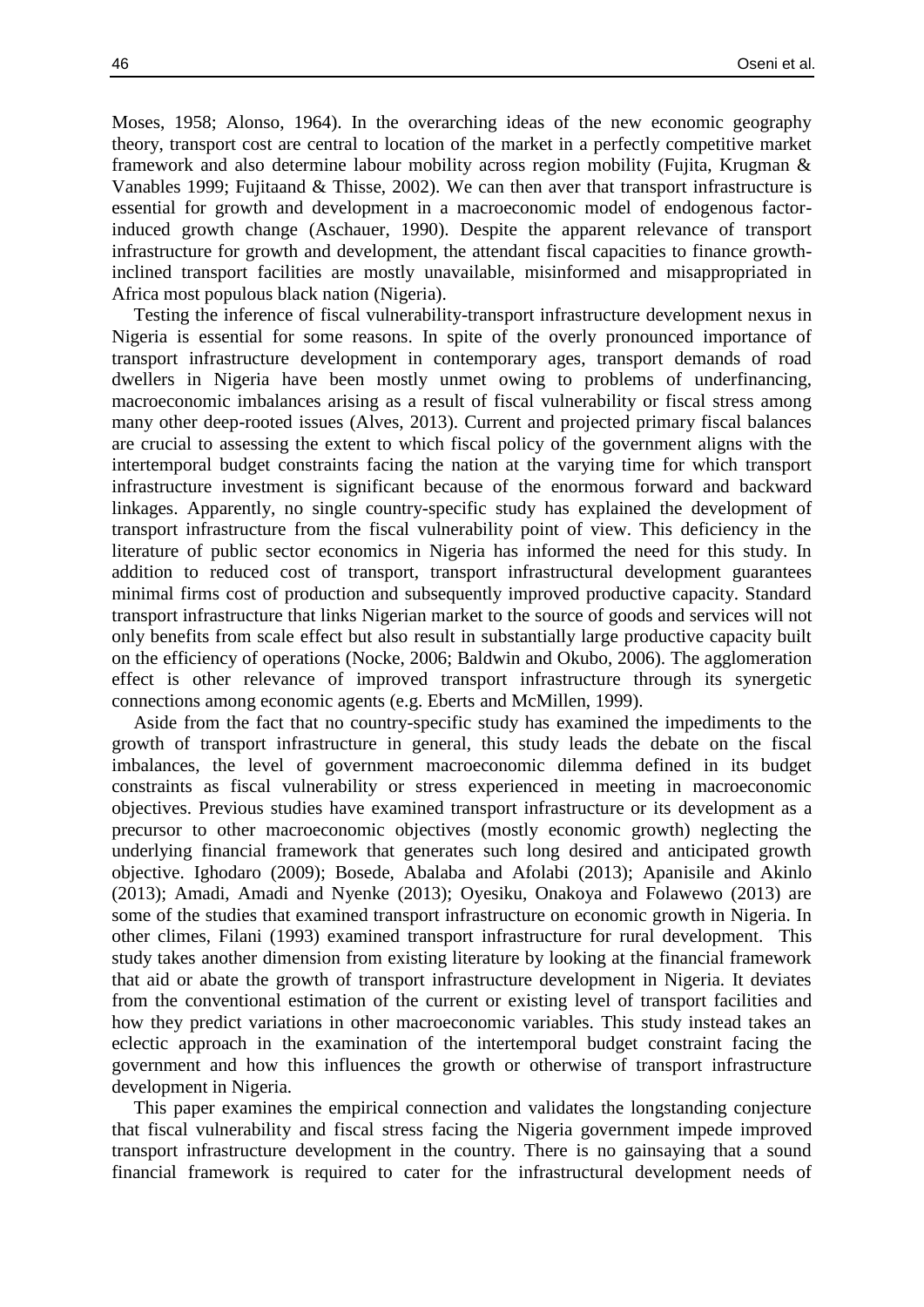developing nations. Large and active oil revenues, matured, broad, deep and sophisticated Nigerian capital market are clear examples that the nation has the capacity to finance the viable transport infrastructure that could propel another wave of economic growth due to the forward and backward linkage advantages of the transport infrastructure development. That many years of accrued oil revenue in domestic and external reserves accounts, large capital markets have failed to transform to improved transport infrastructure development remains a mirage. As revenue rises, government fiscal obligations have corresponding grown if not larger causing a priority dilemma in its pursuance of her macroeconomic objectives. This leads to a hypothetical condition about how much fiscal vulnerability or stress facing the government predicts variations in its ability to grow its transport infrastructure. Is government fiscal vulnerability a source or a reflection of ill-growth for transport infrastructure development? How significant are variances in transport infrastructure development as induced by fiscal stress experienced by prevailing governments? How significant are government debt obligations and cost of capital outsourcing, and how do they predict variations in transport infrastructure size? are essential questions for policy and research. This study hopes to advance policymaking on the expected productivity returns to investment in different types of transport infrastructure (rail, roads, air, etc.), industry sectors (manufacturing, services, etc.), and over time (i.e. short-run versus medium and the long-run effects) as induced by the depth of fiscal vulnerability or stress that the government faces. Such detailed information about the productivity of fiscal vulnerability-transport infrastructure development nexus is entirely missing in the literature of public sector and transport economics in Nigeria. Moreover, the wide variation in the existing estimates of the output elasticity of transport infrastructure development as induced by other macroeconomic factors also justifies carrying out a fiscal stress-transport infrastructure development specific empirical analysis. The structure of the paper is as follows. Section 2 presents the literature review; Section 3 provides the methodology; Section 4 presents results and subsequent interpretations and section 5 summarises the main conclusions of the study.

## **Literature Review**

## *Stylised Facts: Fiscal Development in Nigeria*

There is empirical evidence to support the argument on the existence of several different channels through which fiscal policy promotes growth and development through provisions of basic amenities. The use of fiscal policy as a significant stool for stabilisation is overwhelmly ascertained in countries showing variations in growth parameters. The observable fiscal policy measures determine, to a large extent, the net receipt, fiscal surplus or deficit that is obtainable in a nation. Known for shock-absorbing, the fiscal policy aid government counterbalancing acts in private consumption and investment. They in most cases rely on counter-cyclicality of revenue and expenditure pattern such that expected loss in revenue is met with a rise in tax and other relative balancing tools (Ewetan, 2012). The National Bureau of Statistics, 2012 reported an increase in the size of the public sector, owing mainly to rising oil revenue. Bar the introduction of democracy and the civilian rule, an average of 21% in GDP growth was attributable to oil wealth. The civilian government brought about the most pronounced form of fiscal discipline since the discovery of oil in the 1970s (National Bureau of Statistics Nigeria, 2008). The monetisation of foreign exchange receipts for distribution to various tiers of government and the oil price surge of 2000 through 2004 triggered another wave of increased government expenditure for which transport infrastructure development was insignificant. A wholesome government spending at around 19% of GDP was observed compared to 14% in 1999 (MÜller-Krumholz, 2014). In 2005,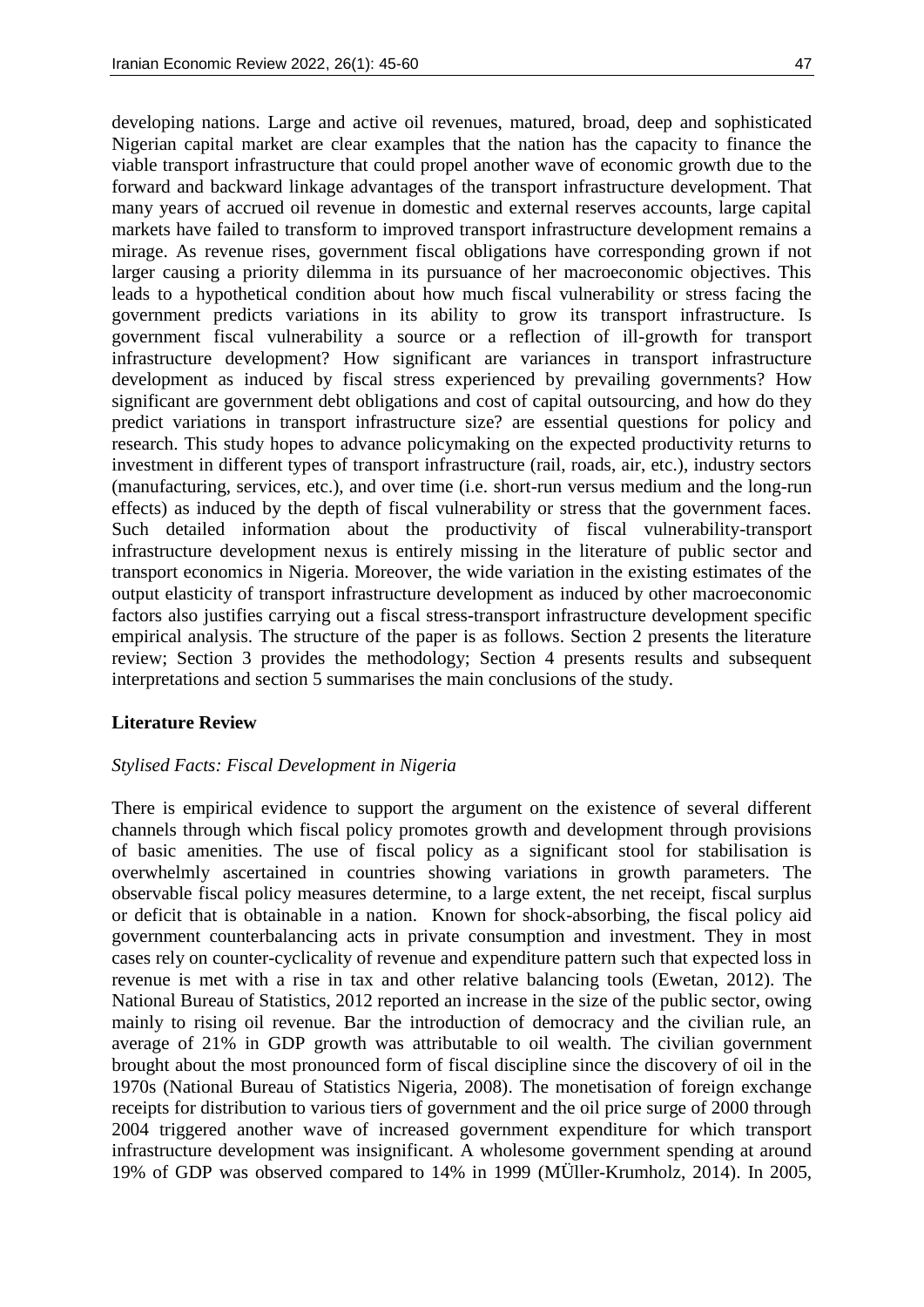debt obligation at 7.5% was surprisingly rising even when oil revenue was rising. It was around 0.3% in 2000. In 2009, extra-budgetary expenditure grew substantially, and deficit to GDP was about 12.72% in 2009 (the highest at the time) (Central Bank of Nigeria, 2010).

The problems were mounting, and the consequences are large and impending. Fiscal consolidation was widely discussed as the consensus path for transparency and accountability in public sector growth. The fiscal consolidation path was to have a potent capacity for a government-private partnership where government creates an enabling environment, and private sector drive the means of production.



**Figure 1.** Fiscal Position in Nigeria (1991-2018) **Source:** Research finding.

# *Nigeria's Debt Profile and Debt/GDP*

The public debt-to-GDP ratios play a crucial role in fiscal consolidation and in setting prudential limits on public borrowing. Although, there is empirical evidence of a weak relationship between the debt-to-GDP ratios, there are also, persuasive arguments in the literature that, high debt-to-GDP ratios cause macroeconomic instability, which is not suitable for growth, and hence makes debt unsustainable.



**Figure 2.** GDP, Debt and Cost of Debt Servicing **Source:** Research finding.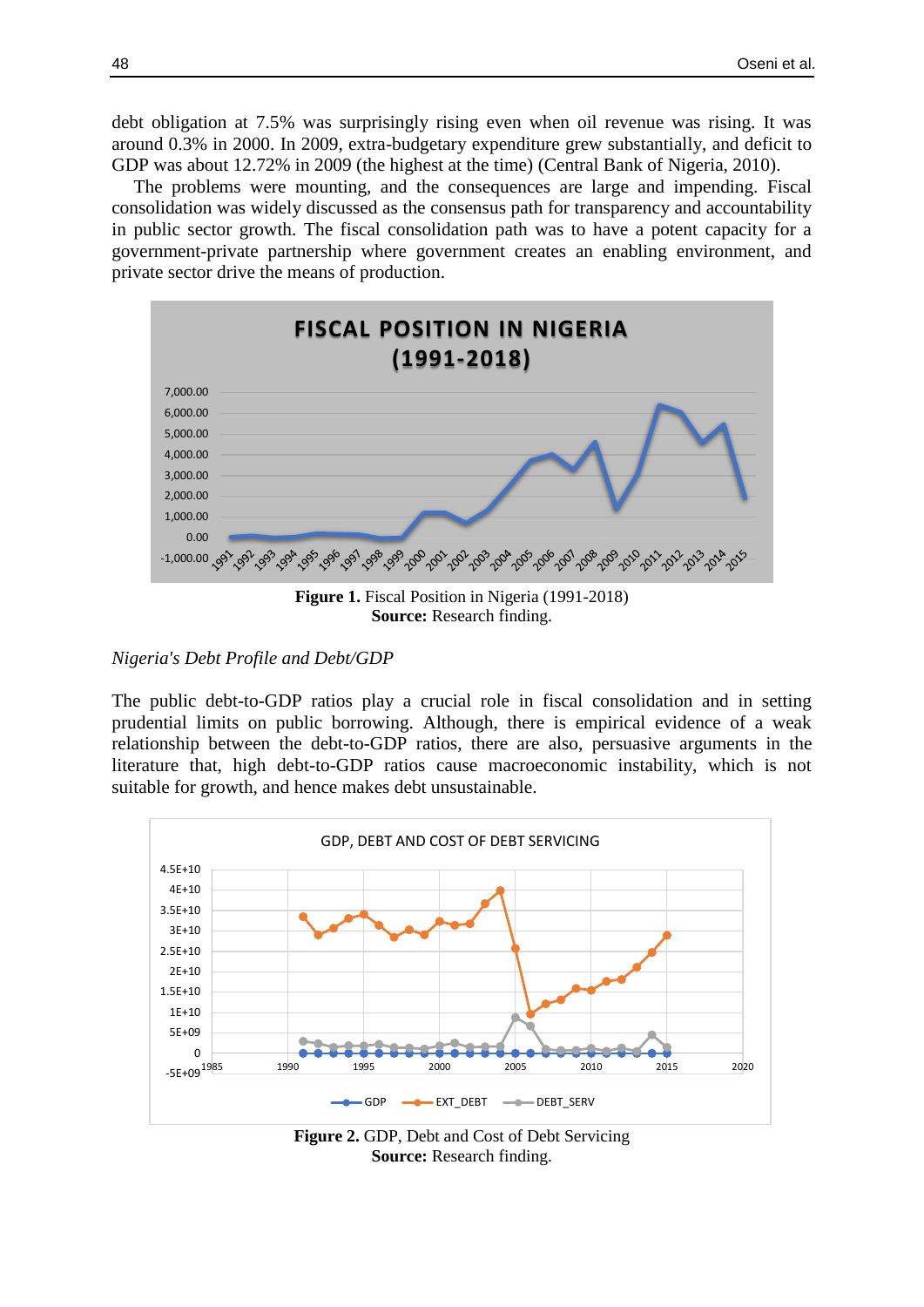The Nigeria public debt has been consistently on the increase since the Paris Club exit in 2005, thus making the fiscal policy more vulnerable. Public debt increased significantly as most of the borrowings deployed to financing recurrent expenditures. The debt to GDP ratio dropped significantly from the early 2000s to 2005; it had however attained a stable trend from 2005 when the country exited from the Paris Club of nations. Since then, the trend remained stable; accompanied by the growth in GDP in recent years.

# *Theoretical Review*

Fiscal vulnerability depicts a government's exposure to the possibility of not achieving its broad fiscal policy objectives. Its primary concern is with the occurrence of unexpected fiscal policy challenges and the capacity of the government to handle them. When addressing fiscal vulnerabilities, the first risk that comes to mind is "sovereign debt risk" and how much damage it could cause to the economy in the absence of fiscal adjustments. Common fiscal imbalances could lead to high levels of government debt, sovereign debt rollover and ultimately, insolvency. How much fiscally vulnerable a government, should determine its subsequent capacity to develop its transport infrastructure. There is a need to develop indices that can gauge fiscal vulnerabilities in order to be able to absorb unexpected fiscal shocks and their attendant effects on the economy. Two basic concerns that feature prominently in the theoretical literature on fiscal vulnerability are the determination of the thresholds or limits for public debt and the choice of appropriate fiscal variables to estimate rollover risks and fiscal vulnerabilities.

#### *Fiscal Illusion Theory*

The theory of fiscal illusion originates from the work of Puviani (1903) and with additional impetus from Buchanan (1960). The fiscal illusion is about the misperception of fiscal parameters. According to Oates (1985), fiscal illusion implies persistent views and biases about public budgetary decisions in any direction based on imperfect information. Afonso (2014) argues that the benefits of government programmes appear to be remote and unrecognised by citizens, while citizens feel more directly the impact of sources of financing the budget, such as taxes. The essence of the theory is to expose the fact that sometimes the real programme of government is concealed to accommodate unnecessary spending. This theory is relevant to this study because the real benefits of infrastructure spending may not necessarily translate into economic growth in the same expectation because of the element of illusion in the system. Oates (1985) argues that the misconception of fiscal parameters could considerably distort economic choices. This study explains the findings based on this theory as an opportunity to show the direction of fiscal illusion in the cost and benefits analysis of government spending on infrastructure towards the ideology of economic growth.

#### *Public Expenditure Theory*

The public sector has a role to play in society to ensure the smooth running of economic activities. Also, the goals of government are sometimes numerous and have several stakeholders involved. Therefore, to avoid chaos, efficiency and equity should guide public spending (Ewetan, 2012). (Ewetan, 2012) explain that efficiency concerns the smooth running of public activities. Efficiency has to do with the coordination, collection and monitoring of government revenue and expenditure towards the provision of services to the stakeholders. Equity is about the fair sharing of public gains among stakeholders. The applicable public expenditure theory in this study is based on Wagner's law, known as the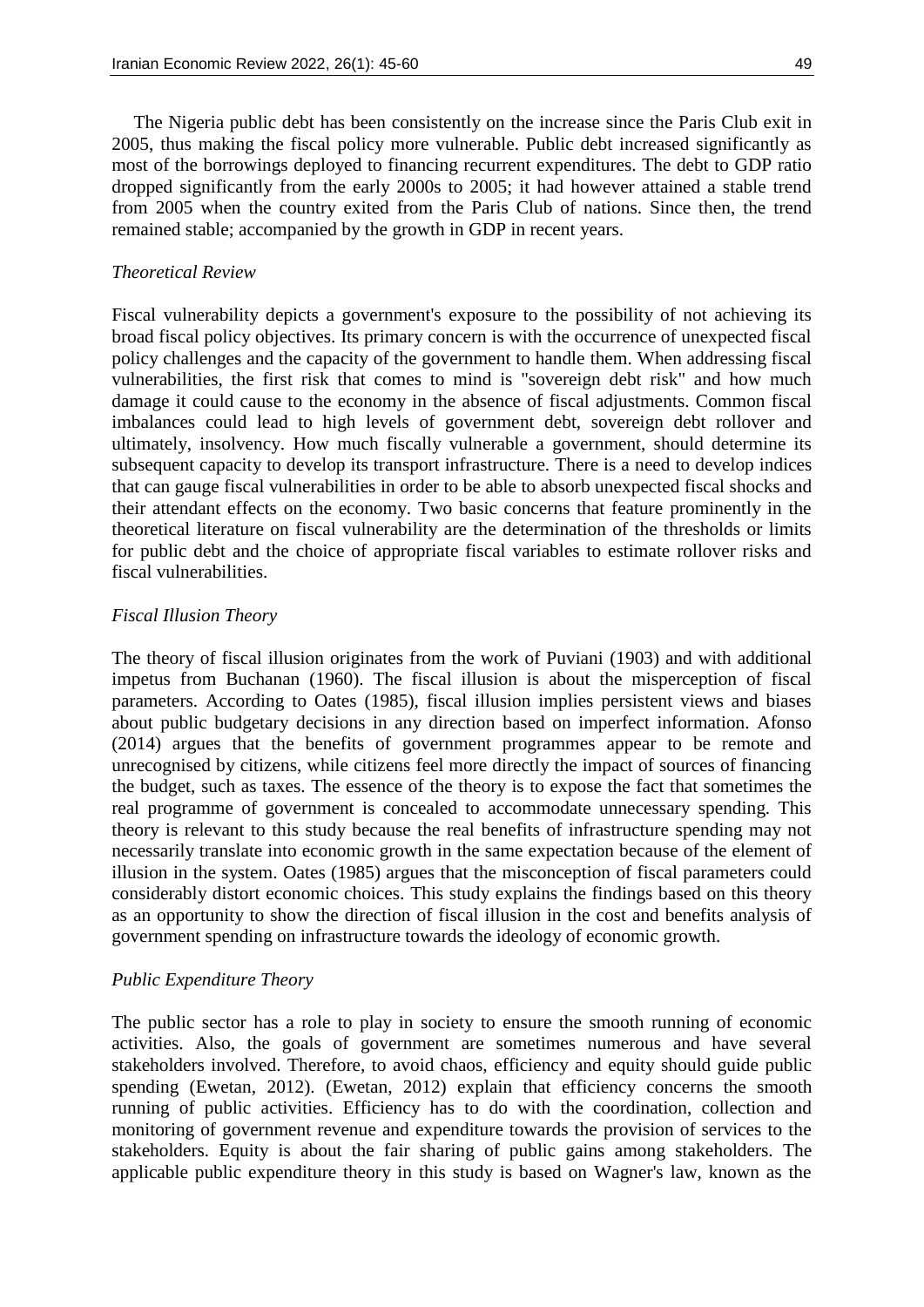law of increasing state spending. Wagner's law was formulated by (Wagner, 1886). The theory states that for any country, public expenditure steadily rises as income growth expands. According to Borcherding, Ferris and Garzoni (2005), Wagner's law stipulates that in the process of economic development, the share of the public sector in GDP has been increasing over time. (Wu, Tang, & Lin, 2010) explain that the law is premised on four principles, as follows: that growth results in increased complexity because there are new and continuing increases in public expenditure; that public expenditure increases result in urbanisation and externalities; that the goods supplied by the public sector should have a considerable income elasticity of demand; and that growth results in an increase in demand with a resultant increase in public expenditure. This study expects that if growth in expenditure matches economic growth, then it should also translate into economic development; however, this has not been the case in reality in developing nations like Nigeria because sometimes there are elements of fiscal illusion in government activities.

#### *Empirical Review*

Globally and subsequently in Nigeria, only a few studies have built upon the budgetary impact of fiscal stress as it explains variations in government capital budgeting for which infrastructure development is about the largest. This empirical blind spot comes as a surprise, especially in the context of Nigeria where fiscal reforms have been welcomed, if not justified, by pointing to its calming effect of government budgetary expenditures particularly the need to augment government expenditure on dilapidated, obsolete and archaic public facilities particularly in the crisis-torn North-Eastern Nigeria. Regarding the overriding influence of fiscal irregularities and transport development, Akinbami and Fadare (1997)s show that spending-driven fiscal consolidation programs have better conditions to be successful than adjust in fiscal policy options that involve tax increase and investment reduction primarily and as such induces growth of capital expenditure which includes transport infrastructures. Oni and Okanlawon (2006) examined Nigeria's transport infrastructure development as an essential development phase of the development plan of national economic empowerment and development strategy (NEEDS). The author found that transport infrastructure development needs are in practice at complete variance with the development objectives of the NEEDS. Omoke, Diugwu, Nwaogbe, Ibe and Egbe (2015) examined the privatisation implications for the performance of Nigerian seaports and found average, the berth occupancy and turn-around time improved from 51.35% to 72.47% and 8.18 days to 4.83 days respectively

Svensson (2000) provide additional evidence that spending-driven consolidations are shorter than tax-driven consolidations and that the size of the consolidation program does not significantly affect the duration of fiscal consolidations for capital project growth. Blanchard and Perotti (2002) using a mixed structural VAR and event study approach found that positive government spending shocks increase output and private consumption and have a crowding-out effect over private investment, while positive tax shocks hurt output and private spending in the U.S. On the contrary, Afonso and Jalles (2013) show that during consolidations, lower government consumption increases private consumption. This effect is higher for countries with lower debt levels, implying that more successful consolidations might be associated with reduced crowding-out effects. Nevertheless, this debate is far from reaching an agreement, as some recent studies have shown that several countries are now facing uncertainty about the effects of fiscal measures on economic activity.

Other studies focus on the impact of fiscal consolidations on income distribution neglecting the role of fiscal irregularities on transport infrastructure development. Coenen, Straub and Trabandt (2013) argue that depending on the fiscal instrument used, fiscal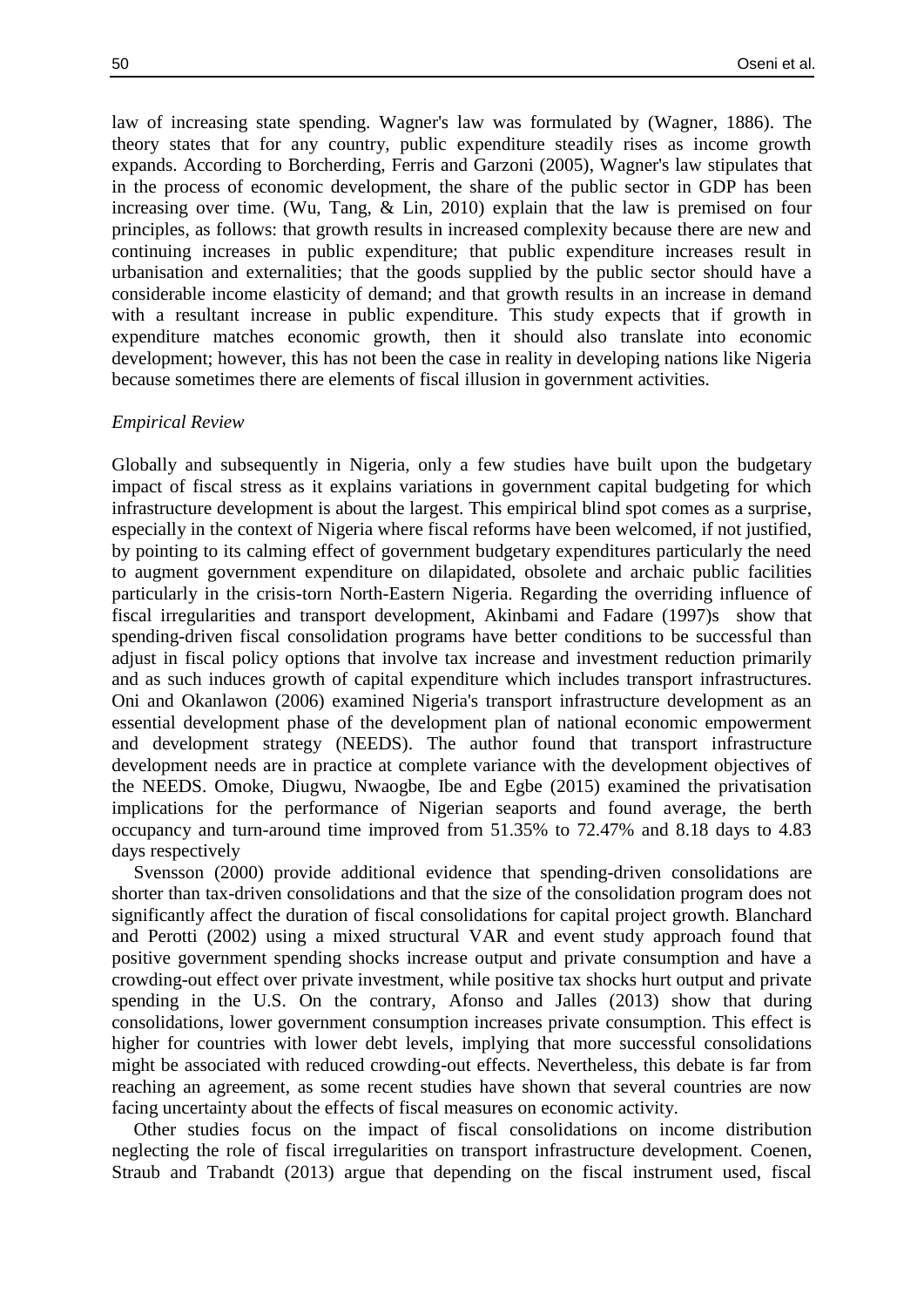consolidations may have pronounced distributional effects. Furceri *et al.* (2018) show that fiscal consolidations increase income inequality and lower-wage income shares in the short and medium-term. Agnello and Sousa (2014) also uncovered a significant widening of the income gap during episodes of fiscal consolidation. Moreover, Gupta *et al.* (2005) find that successful fiscal consolidations are associated with higher income inequality; while Afonso and Jalles (2013) show that the stance of the cyclically adjusted primary balance and the duration of the consolidations can contribute to their success. The timing, size, and composition of the austerity measures are other essential factors that can affect a fiscal consolidation, its likelihood of success and duration (Pal & Wahhaj, 2017; Percoco, 2015; Rommerskirchen, 2015). In terms of timing, gradual consolidations are considered to be more successful than quick adjustments. However, Pal and Wahhaj (2017) show that when public debt is very high, and the economy is not growing, quick measures might be the best option. In the same line, Ewetan (2012) also notice that when a fiscal consolidation lasts for an extended period, it can be affected by fatigue, and the consolidation process might be reversed. Coenen, Straub and Trabandt, (2013) and Agnello and Sousa (2014) emphasised the size of the fiscal consolidations, which can indicate the extent of the governments' commitment to achieving long-term sustainability in public debt. Besides, Gupta *et al.* (2005) notice that massive consolidations need multiple instruments for the consolidation to succeed.

In other climes, Espinet, Schweikert, van den Heever and Chinowsky (2016) examined the reactive responses of road infrastructure as induced by climate changes in Mexico. They found the rising cost of finance and the associative economic consequences to induce high vulnerability status in the North East region of Mexico. In India, Gupta, Bandyopadhyay and Singh (2019) analysed the role of the carbon tax as a pre-requisite in reducing growth trajectory of carbon emission from road passengers in India. Using a simulation approach, they found  $CO<sub>2</sub>$  to reduce by large amount compared to projection in the year 2050. In this paper, we take a step forward and analyse how fiscal vulnerability affects government ability to invest in infrastructure investment. We look not only at the first level of the government expenditure functional components but also transport at their sub-components. The exploration of effects in the sub-levels of government expenditures is expected to provide a broader understanding of the impact of vulnerability on transport infrastructure development.

#### **Methodology**

#### *Theoretical Framework and Model*

In modelling the role of fiscal vulnerability/fiscal stress in transport infrastructure development in Nigeria, the study shadows the debt equation model as in Chang, Lee and Lee (2009). This equation assumes that the government borrows money  $(B_t)$  at time t, to finance their primary deficit. The primary deficit is defined as the difference between primary expenditures,  $G_t$ , and government revenues,  $R_t$ , public debt from the previous year  $(B_{t-1})$  and interest payment

$$
(i * Bt-1).
$$
  
\n
$$
Bt = Gt - Rt + Bt-1 + i * Bt-1
$$
\n(1)

Where *i* represents the cost of debt servicing and other variables remains as defined above. Re-arranging equation **(1)***,* we have

$$
B_t - B_{t-1} = G_t - R_t + i * B_{t-1}
$$
\n<sup>(2)</sup>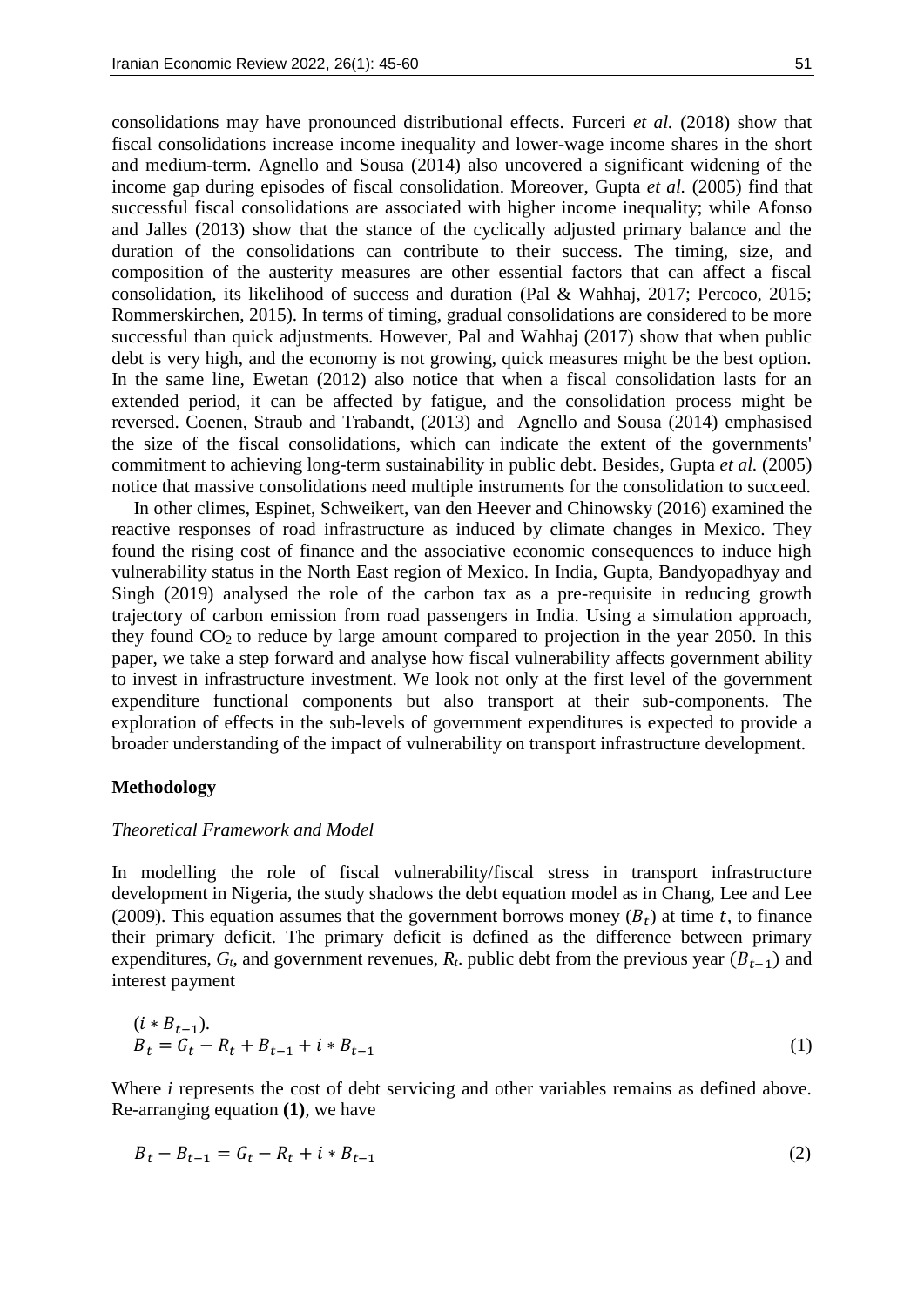Considering the variables as ratios of GDP and using the GDP deflator  $P_t$  and real *GDP*  $Y_t$ , equation (2) gives us:

$$
\frac{B_t}{P_t Y_t} - \frac{B_{t-1}}{P_{t-1} Y_{t-1}} * \frac{P_{t-1} Y_{t-1}}{P_t Y_t} = \frac{G_t}{Y_t} - \frac{R_t}{Y_t} + i * \frac{B_{t-1}}{P_{t-1} Y_{t-1}} * \frac{P_{t-1} Y_{t-1}}{P_t Y_t}
$$
(3)

Defining inflation rate as  $\pi = \frac{P_t}{R}$  $\frac{P_t}{P_{t-1}}$  and real growth rate as  $g_t = \frac{Y_t}{Y_{t-1}}$  $\frac{t}{Y_{t-1}}$ , we have,

$$
b_t - \frac{1}{(1+\pi)(1+g)} b_{t-1} = P_t \frac{1}{(1+\pi)(1+g)} b_{t-1}
$$
\n<sup>(4)</sup>

Where  $P_t$  = ratio of primary balance-to-GDP (- surplus; + deficit), at time *t*. Giving the above scenario, the goal of government will be to stabilise the public debt in a period when there is a high level of public indebtedness ratio. This is to make sure that the ratio of public debt-to-GDP remains unchanged, that is  $(b_t = b_{t-1})$ . We can thus, re-write equation (4) as:

$$
-P_t - \frac{1}{(1+\pi)(1+g)} b_{t-1} - \frac{(1+\pi)(1+g) - (1)}{(1+\pi)(1+g)} b_{t-1}
$$
\n
$$
(5)
$$

Where  $P_t$  = ratio of primary balance-to-GDP (- surplus; + deficit), at time *t*.

While the preceding argument holds, there are also debates in the literature on the timing of the stabilisation of public debt that will guarantee optimal government budgetary expenditure. On apriori, the fiscal intervention or adjustment should be immediate in order to indicate the existence of a flexible fiscal policy regime. The purpose of the intervention is to generate the necessary primary surplus that would eventually inhibit the growth of the public debt (in our case, foster transport infrastructure development), whenever it increases.

We can thus, rearrange equation  $(5)$  to obtain:

$$
P_t = \frac{i - 1\{(1+\pi)(1+g) - (1)\}}{(1+\pi)(1+g)} b_{t-1}
$$
\n<sup>(6)</sup>

$$
P_t^* = \frac{i - 1\{(1+\pi)(1+g) - (1)\}}{(1+\pi)(1+g)} b_{t-1}
$$
\n<sup>(7)</sup>

Where equation (7) is the required primary balance to stabilise the public debt,  $P_t$  is a current primary balance,  $P_t^*$  is the stabilising primary balance or fiscal rule. Thus,  $P_t^* > P_t$  suggests that fiscal policy is vulnerable, and the converse holds if,  $P_t^* < P_t$ . It implies that the primary balance required to stabilise the public debt is unachievable by the fiscal authority. The primary balance is defined as the budget balance net of interest payments on the debt. The government thus has to issue more bonds in order to service its debt obligations. Consequently, a fiscal risk resonating in fiscal solvency may crystallise in the long-run; should the public debt continue to increase, and the government is unable to achieve a primary surplus.

Also  $P_t^* - P_t < 0$  implies that fiscal policy is not vulnerable. The government managed to achieve or to exceed the stabilising primary balance. However, since our focus is on fiscal vulnerability and transport infrastructure investment, the model includes indices of fiscal vulnerability and transport infrastructure investment. This study is a prototype of McHugh, Petrova, and Baldacci (2014). The functional relationship is specified thus;

$$
TRN_{InfDev} = f(FIS_{VULN})
$$
\n(8)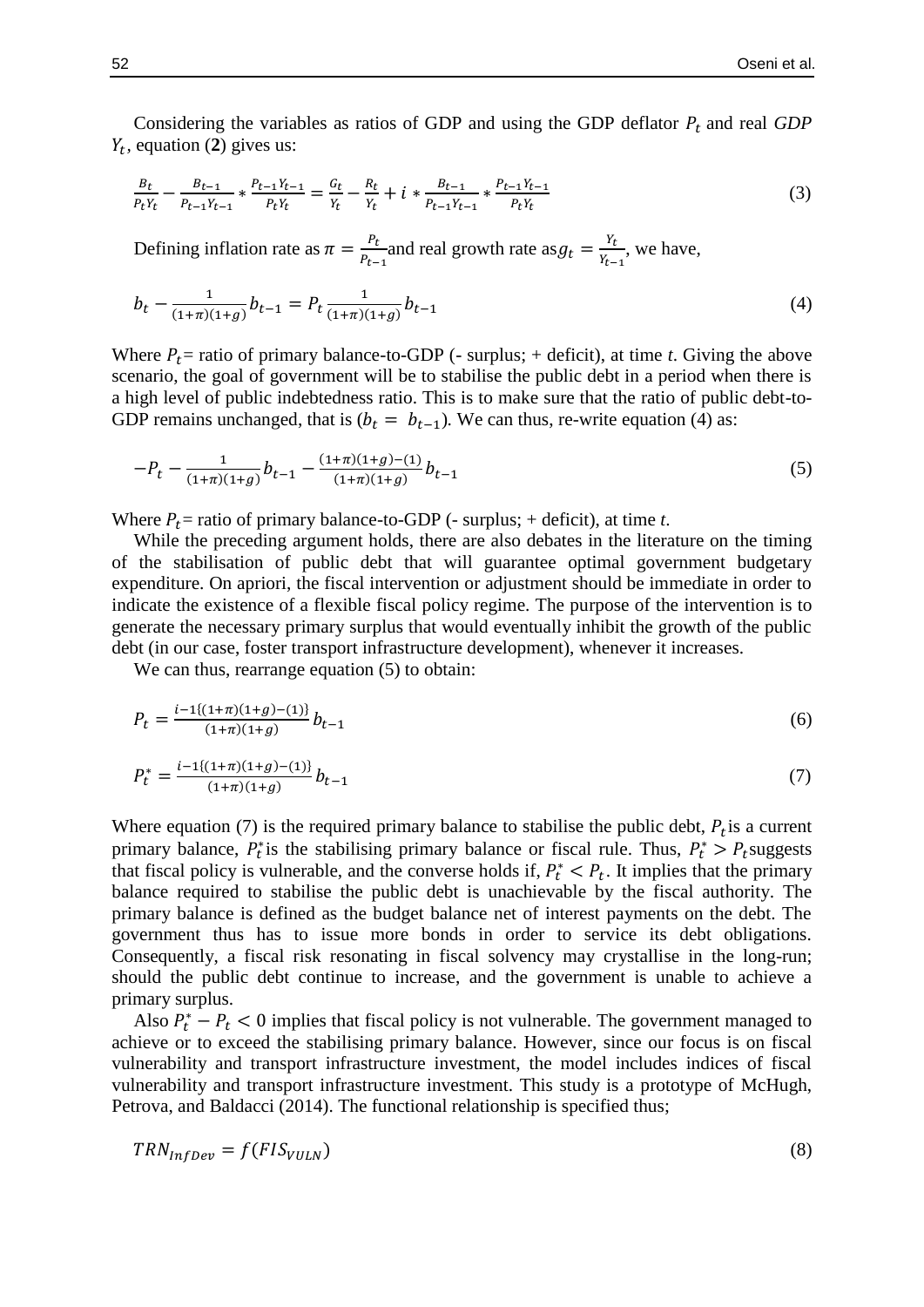Where  $TRN_{InfDev}$  represents transport infrastructure development and  $FIS_{VIILN}$  represents indices of fiscal vulnerability/stress. The transport infrastructure development model is expressed as:

$$
GOUT_{TRNEXP_t} = A + \sum_{t}^{n=1} \gamma_n \frac{DEBT_t}{GDP_t} + \sum_{t}^{n=1} \pi_n \frac{REVENUE_t}{DRBT SERVICE_t} + \sum_{t}^{n=1} \omega_n NET_{GOVEXP_t} + \sum_{t}^{n=1} \theta_n INF_{RATE_t} + \mu_t
$$
\n(9)

where  $\gamma$ ,  $\pi$ ,  $\omega$ , and  $\theta$  are the elasticities of debt to GDP ratio, cost of debt servicing, net government expenditures and inflation respectively. A is the efficiency of the transport development model.  $GOUT_{TRNEXP_t}$  is government expenditure on transportation as a measure of the output elasticity of transport investment,  $\frac{DEBT_t}{GDP_t}$  is the ratio of government debt to gross domestic product (GDP),  $\frac{REVENUE_t}{DRBT SERVICE_t}$  is the ratio of the percentage of government revenue used in servicing debt,  $NET_{GOVEXP<sub>t</sub>}$  is the difference between government revenue and its expenditure (deficit), and  $INF_{RATE_t}$  is the prevailing level of inflation affecting government public expenditure;  $\mu_t$  represents error term;  $t$  is the time series characteristics of the data set (1986-2017). Given the purpose of this study which is to examine the effect of fiscal vulnerability on transport infrastructure development, we take the semi-logarithms and time derivatives of equation **(9)** to generate the following dynamic function:

$$
lnGOVT_{TRNEXP_t} = A + \sum_{t}^{n=1} \gamma_n \frac{DEBT_t}{GDP_t} + \sum_{t}^{n=1} \pi_n \frac{REVENUE_t}{DRBT SERVICE_t} + \sum_{t}^{n=1} \omega_n lnNET_{GOVEXP_t} + \sum_{t}^{n=1} \theta_n INF_{RATE_t} + \mu_t
$$
\n(10)

*Data* 

We rely on country-specific indices of fiscal vulnerability measures and transport infrastructure development in Nigeria. Annual time-series data from 1986 through 2017 were gathered on the subject matter. The choice of Nigeria was guided by the desire to explain the inherent fiscal obligation in pursuance of transport infrastructure development in Nigeria. Data availability was also an important consideration when choosing the scope and dimension of the study. Reliable aggregates on fiscal vulnerability leading to transport infrastructure development were not generalisable in the cross-border examination (unbalanced series), so we restricted our domain to the Nigerian context. Transport infrastructure investment was measured with government expenditure on transport as in the work of Akanbi and Schoeman (2011), fiscal vulnerability/stress in Nigeria was disaggregated and measured with debt to GDP ratio as in Checherita-Westphal and Rother (2012); Chen, Yao, Hu and Lin (2017); Edo (2002), revenue to debt service ratio as in Edo, Osadolor and Dading (2020), net government expenditure as in Aschauer (1989). We included the inflation rate as a control variable in our baseline model. Inflation was measured with consumer price index as in Quah and Vahey (1995) from 1986 through 2017. The data are mainly obtained from the CBN statistical bulletin various issues up until 2017 and World Bank Database (World Development Indicator, 2017). We rely on data from the Central Bank of Nigeria (CBN) statistical bulletin of various issues up till 2017. The variables used in this study are described in Table 1.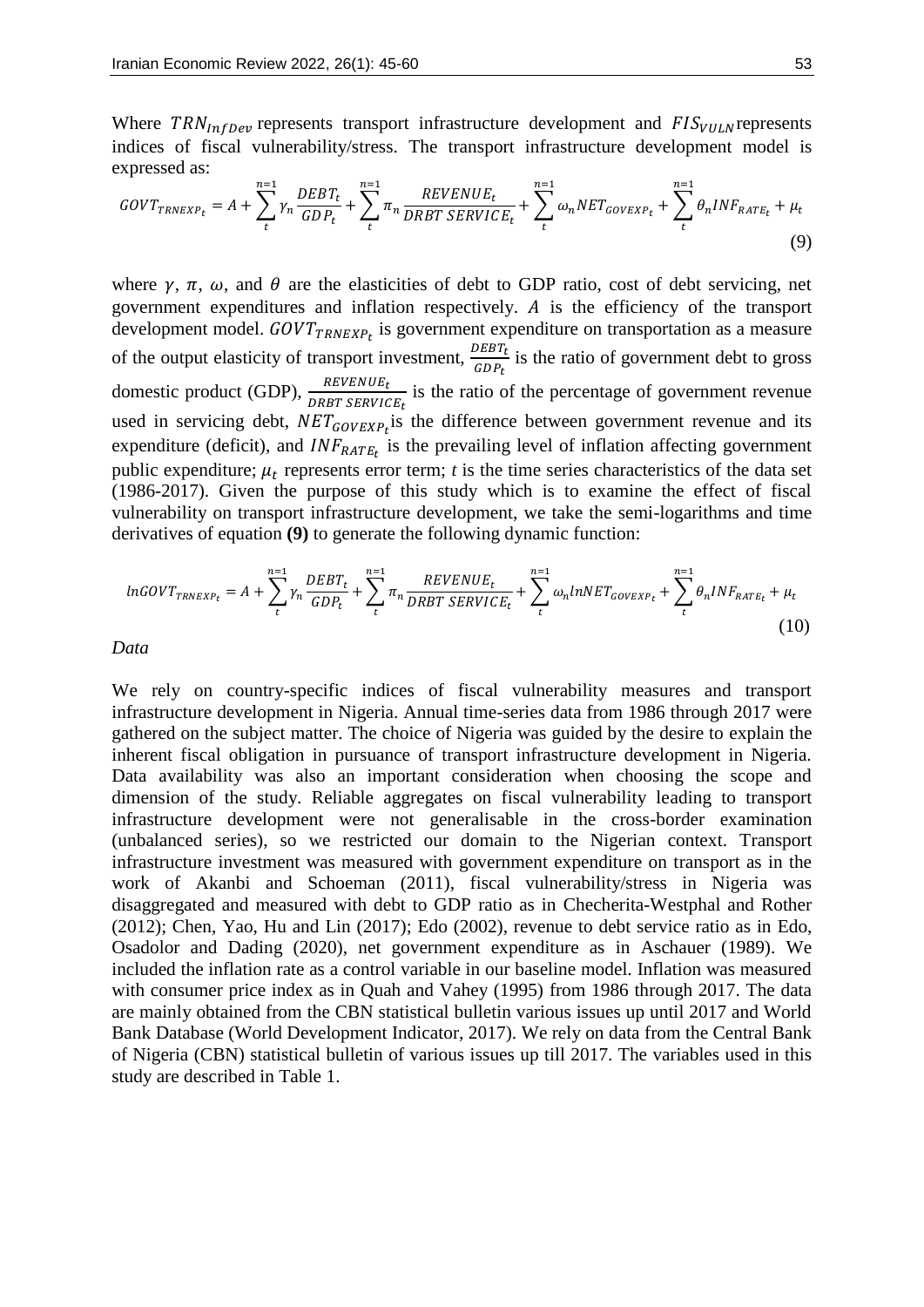| <b>Transport Infrastructure</b><br>Central Bank of Nigeria (CBN)<br>Government Expenditure<br>$\textbf{\textit{GOVT}}_{\textbf{\textit{T}}\textbf{\textit{R}}\textbf{\textit{N}}\textbf{\textit{E}}\textbf{\textit{X}}\textbf{\textit{P}}_t}$<br>Development<br>on Transportation<br>$DEBT_t$<br>Debt to GDP Ratio<br>Debt to GDP Ratio<br>World Bank Database (WDI)<br>$GDP_t$<br><b>REVENUE</b> ,<br>Revenue to Debt Service<br>Cost of Borrowing<br>World Bank Database (WDI)<br>Ratio<br><b>DRBT SERVICE,</b><br>Central Bank of Nigeria (CBN)<br>Net Government<br>Net Government<br>$NET_{GOVEXP_t}$<br>Expenditure<br>Expenditure | <b>Abbreviation</b> | <b>Variable</b> | <b>Measured As</b>          | <b>Source</b>             |
|------------------------------------------------------------------------------------------------------------------------------------------------------------------------------------------------------------------------------------------------------------------------------------------------------------------------------------------------------------------------------------------------------------------------------------------------------------------------------------------------------------------------------------------------------------------------------------------------------------------------------------------|---------------------|-----------------|-----------------------------|---------------------------|
|                                                                                                                                                                                                                                                                                                                                                                                                                                                                                                                                                                                                                                          |                     |                 |                             |                           |
|                                                                                                                                                                                                                                                                                                                                                                                                                                                                                                                                                                                                                                          |                     |                 |                             |                           |
|                                                                                                                                                                                                                                                                                                                                                                                                                                                                                                                                                                                                                                          |                     |                 |                             |                           |
|                                                                                                                                                                                                                                                                                                                                                                                                                                                                                                                                                                                                                                          |                     |                 |                             |                           |
|                                                                                                                                                                                                                                                                                                                                                                                                                                                                                                                                                                                                                                          |                     |                 |                             |                           |
|                                                                                                                                                                                                                                                                                                                                                                                                                                                                                                                                                                                                                                          |                     |                 |                             |                           |
|                                                                                                                                                                                                                                                                                                                                                                                                                                                                                                                                                                                                                                          |                     |                 |                             |                           |
|                                                                                                                                                                                                                                                                                                                                                                                                                                                                                                                                                                                                                                          | $INF_{RATE_t}$      | Inflation       | <b>Consumer Price Index</b> | World Bank Database (WDI) |

|  | <b>Table 1.</b> Variable Description |
|--|--------------------------------------|
|--|--------------------------------------|

**Note**: \*WDI: World Development Indicator; CBN: Central Bank of Nigeria **Source**: Research finding.

## *Empirical Strategy*

In accounting for the dynamics of fiscal vulnerability/fiscal stress in transport infrastructure development in Nigeria, the study made use of a 3-prong econometric procedure. First, is the pre-estimation evaluation done with Augmented Dickey-fuller (ADF) unit root tests to ascertain the order of integration of the variables and equally inform the choice of estimation technique to be used. Secondly, the descriptive statistics method to help the show, describe and summarise the data in a meaningful way and also to know if the data are normally distributed through their averages and Jarque-Bera values (Gujarati and Dawn, 2009). Then, the ordinary least squares regression technique. Subsequently, the post-estimation technique was conducted to confirm the robustness and validity of the regression model. The Breusch-Godfrey Serial Correlation to test for the presence of serial correlation, Breusch Pagan Heteroscedasticity to test for heteroskedasticity and Cusum stability test to verify the structural stability of the model.

#### **Results and Interpretations**

*Descriptive Statistics*

|                    | Table 2. Descriptive Statistics of the Data Set<br>$DEBT_t$<br>$REVENUE_t$ |         |                      |                |  |  |
|--------------------|----------------------------------------------------------------------------|---------|----------------------|----------------|--|--|
|                    | $\textbf{\textit{GOVT}}_{\textbf{\textit{T}R} NEXP_t}$                     | $GDP_t$ | <b>DRBT SERVICE,</b> | $INF_{RATE_t}$ |  |  |
| <b>Mean</b>        | 3.865                                                                      | 4.145   | 7.092                | 6.536          |  |  |
| <b>Median</b>      | 4.295                                                                      | 4.998   | 7.868                | 5.459          |  |  |
| <b>Maximum</b>     | 8.735                                                                      | 6.643   | 9.344                | 8.453          |  |  |
| <b>Minimum</b>     | 2.459                                                                      | 3.565   | 4.343                | 2.457          |  |  |
| Std. Dev.          | 2.655                                                                      | 1.575   | 2.285                | 2.568          |  |  |
| <b>Skewness</b>    | 0.2991                                                                     | 0.667   | 0.473                | 0.737          |  |  |
| <b>Kurtosis</b>    | 1.323                                                                      | 1.646   | 2.664                | 2.099          |  |  |
| Jarque-Bera        | 3.457                                                                      | 1.664   | 2.182                | 1.268          |  |  |
| <b>Probability</b> | 0.133                                                                      | 0.071   | 0.383                | 0.737          |  |  |

**Source**: Research finding, 2019 .

Table 2 shows the mean and median of all the observations in the data set lie within the maximum and minimum values indicating the high tendency of the normal distribution. All the variables are positively skewed. The kurtosis statistics show that all the variables were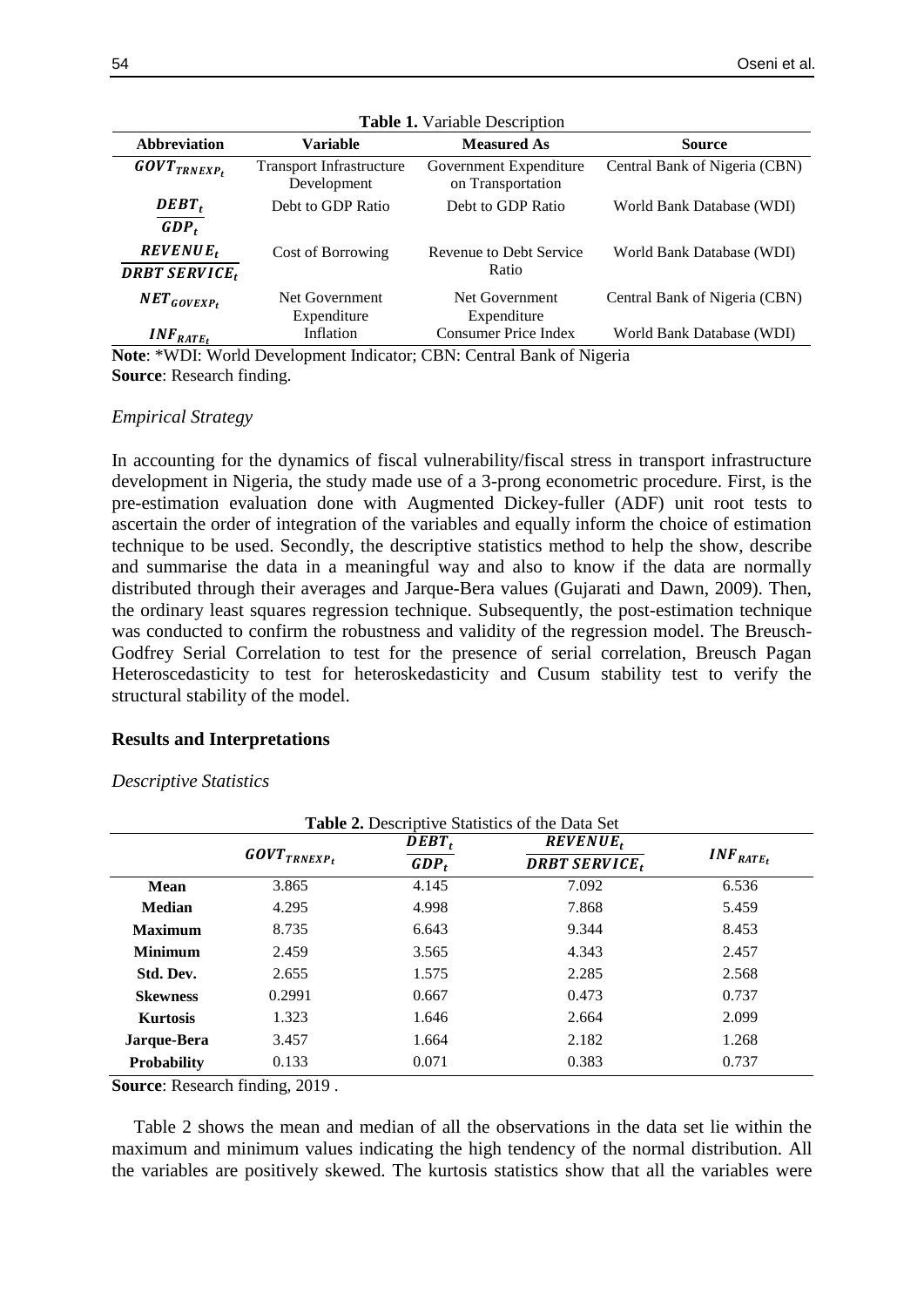platykurtic, suggesting that their distributions were flat relative to normal. The Jarque-Bera statistics shows that the series is normally distributed since the p-values of all the series are not statistically significant at 5% level. Thus, informing the acceptance of the null hypothesis that says each variable is normally distributed.

| <b>Table 3.</b> Correlation Matrix of the Data Set                                                                                              |                                   |                           |                     |                  |                |  |
|-------------------------------------------------------------------------------------------------------------------------------------------------|-----------------------------------|---------------------------|---------------------|------------------|----------------|--|
|                                                                                                                                                 |                                   | <b>REVENUE</b> ,<br>DEBT, |                     |                  |                |  |
|                                                                                                                                                 | $\textit{GOVT}_\textit{TRNEXP}_t$ | $GDP_t$                   | <b>DRBT SERVICE</b> | $NET_{GOVEXP_t}$ | $INF_{RATE_t}$ |  |
| $\textbf{\textit{GOVT}}_{\textbf{\textit{T}}\textbf{\textit{R}}\textbf{\textit{N}}\textbf{\textit{E}}\textbf{\textit{X}}\textbf{\textit{P}}_t}$ |                                   |                           |                     |                  |                |  |
| $DEBT_t$<br>$GDP_t$                                                                                                                             | 0.645737                          |                           |                     |                  |                |  |
| $REVENUE_t$<br><b>DRBT SERVICE,</b>                                                                                                             | 0.234445                          | 0.543322                  |                     |                  |                |  |
| $NET_{GOVEXP_t}$                                                                                                                                | 0.713332                          | 0.432888                  | 0.512342            |                  |                |  |
| $INF_{RATE_t}$                                                                                                                                  | 0.723792                          | 0.002332                  | 0.017134            | 0.729483         |                |  |
| $\alpha$ $\alpha$ <sup>1</sup>                                                                                                                  | $\bigcap_{\alpha=1}$              |                           |                     |                  |                |  |

**Source**: Research finding, 2019.

The study presents the results of the correlation analysis of the set of variables employed in Table 3 above. The Table shows that the correlation coefficients among the variables are below 0.75, indicating that there is no tendency for multicollinearity to occur among the independent variables.

#### *Time Series Properties of the Variables*

The ADF test is used to test for stationarity of the data. The ADF test consists of estimating the following regression equation.

$$
\Delta Y_t = \alpha + \beta_t + \delta Y_{t-1} + \sum_{i=1}^m \varphi i \Delta Y_{t-i} + \varepsilon_t \tag{11}
$$

Where  $\alpha$  represents the drift,  $t$  represents deterministic trend and m is an optimal lag length ample enough to ensure that  $\varepsilon_t$  is a white noise error term.

| <b>Variables</b>                     | Level         |             |               | Critical Value @ First Difference Critical Value @ | Order of           |
|--------------------------------------|---------------|-------------|---------------|----------------------------------------------------|--------------------|
|                                      | <b>T-Stat</b> | 5%          | <b>T-Stat</b> | 5%                                                 | <b>Integration</b> |
| $\textit{GOVT}_\textit{TNNEXP}_t$    | $-1.673739$   | $-3.464662$ | $-5.898565$   | $-4.519382$                                        | I(0)               |
| $DEBT_t$<br>$GDP_t$                  | $-1.629614$   | $-5.637379$ | $-4.592401$   | $-3.879542$                                        | I(0)               |
| $REVENUE_t$<br><b>DRBT SERVICE</b> , | $-3.88934$    | $-2.963972$ | $-7.220743$   | $-2.777895$                                        | I(0)               |
| $NET_{GOVEXP_t}$                     | $-4.237807$   | $-2.785662$ | $-5.784555$   | $-1.945778$                                        | I(0)               |
| $INF_{RATE_t}$                       | $-1.636387$   | $-2.673737$ | $-7.655221$   | $-4.555627$                                        | I(0)               |

**Table 4.** Unit Root Test: Augmented Dickey-Fuller Test (ADF)

**Source**: Research finding, 2019.

The study used Augmented Dickey-Fuller to ascertain the order of integration of the variables. It is observed that the variables are stationary at levels I(0) at 5% significance level. We proceed to estimate the Ordinary Least Square Regression Model. The primary form of the dynamic OLS model is given as:

$$
\Delta ln GOUT_{TRNEXP_t} = \beta_0 + \sum_{s=0}^{n_i} \beta_1 \Delta \frac{DEBT_{t-s}}{GDP_{t-s}} + \sum_{s=0}^{n_i} \beta_2 \Delta \frac{REVENUE_{t-s}}{DRBT SERVICE_{t-s}} + \sum_{s=0}^{n_i} \beta_3 \Delta lnNET_{GOVEXP_{t-s}} + \sum_{s=0}^{n_i} \beta_4 \Delta INF_{RATE_{t-s} + \varepsilon_t} \tag{12}
$$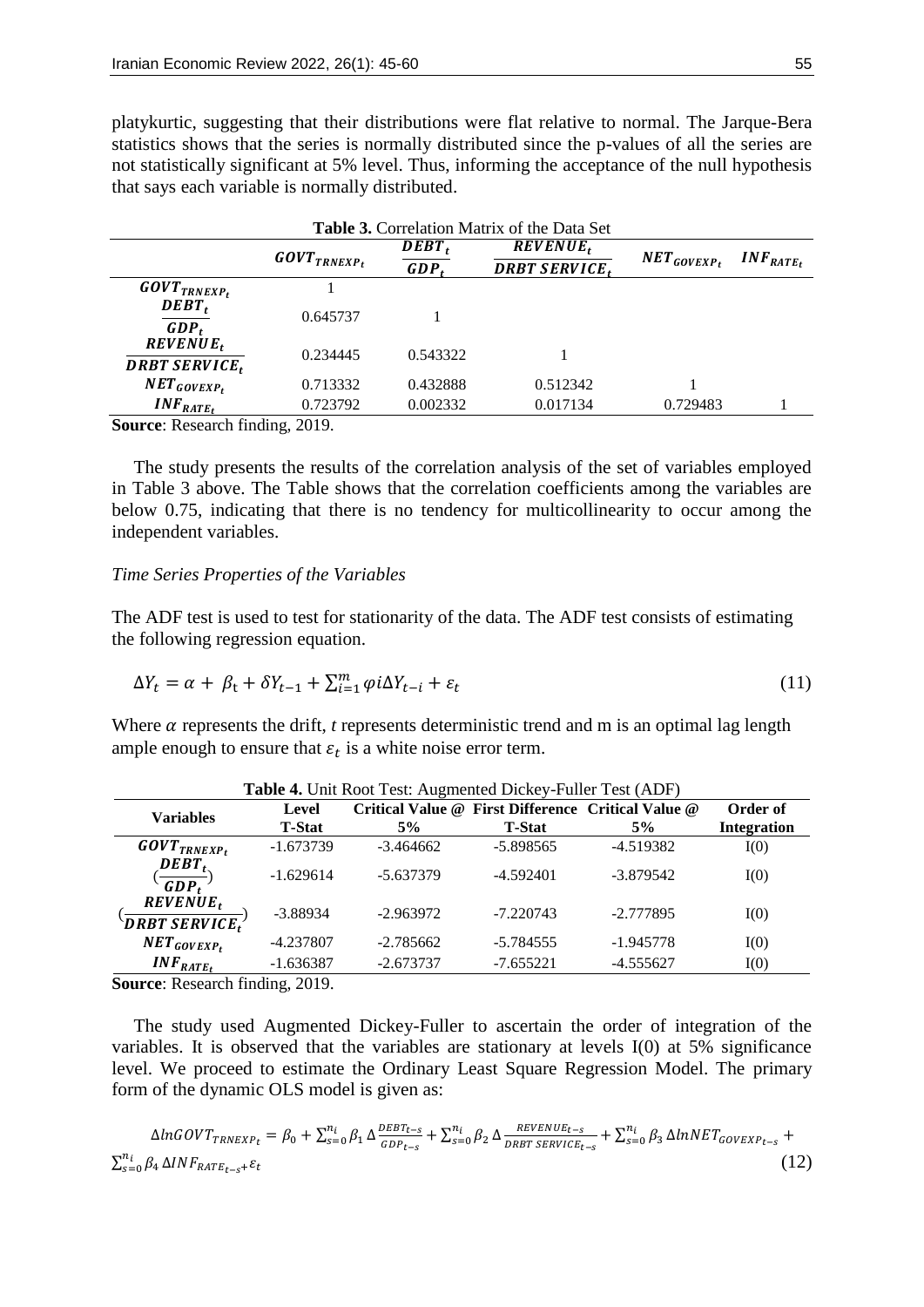where  $\Delta$  is the first difference operator,  $n_i = (i = 1,2,3,4)$ , while other variables remain as defined earlier.

**Table 5:** Dynamic OLS Regression Result

| <b>Table 3: Dynamic OLD Regression Result</b>   |                                                 |                   |             |            |  |  |  |
|-------------------------------------------------|-------------------------------------------------|-------------------|-------------|------------|--|--|--|
|                                                 | Dependent Variable: $\Delta ln GOVT_{TRNEXP_t}$ |                   |             |            |  |  |  |
| Variable                                        | Coefficient                                     | <b>Std. Error</b> | t-Statistic | Prob.      |  |  |  |
|                                                 | $-4.960661$                                     | 15.168813         | $-0.327030$ | 0.0532     |  |  |  |
| $DEBT_t$<br>$GDP_t$                             | $-2.729548$                                     | 1.493621          | $-1.827470$ | $0.0432**$ |  |  |  |
| $REVENUE_t$<br><b>DEBT SERVICE</b> <sub>t</sub> | $-0.703785$                                     | 1.689088          | $-0.416667$ | $0.0419**$ |  |  |  |
| $\Delta$ lnNET <sub>GOVEXPt</sub>               | 0.260615                                        | 0.777440          | 0.335222    | $0.0073*$  |  |  |  |
| $INF_{RATE_t}$                                  | 0.040481                                        | 0.171039          | 0.236679    | $0.0297**$ |  |  |  |

#### *OLS Regression Result*

**Source**: Research finding, 2019.

**Note:** \*(\*\*) (\*\*\*) implies 1% (5%) (10%) significance level

The estimated result presented in the Table above explained the dynamic relationship between fiscal vulnerability and transport infrastructure development in Nigeria. The result revealed that the coefficient of debt to GDP ratio and revenue to debt ratio is negative and statistically significant at a 5% level of significance. This implies that a percentage increase in debt to GDP ratio and revenue to debt ratio led to approximately 2.73 and 0.70 percentage decreases in transport infrastructure development respectively. This economic implication is that as the share of the national productivity in servicing debt increases, finances require to procure transport infrastructure investment will equally reduce showing an inverse relationship that confirms the vulnerability of government fiscal programs. The ratio of revenue to debt shows an inverse relationship implying that revenue emanating from deficit financing does not translate to improved and better investment in transport infrastructure which could be a result of a higher cost of debt servicing associated with the revenue accrued.

The coefficients of net government expenditure and inflation tendencies are positive and statistically significant at 1% and 5% respectively. This implies that a percentage increase in net government expenditure and inflation rate led to a 0.007 and 0.03 percentage increase in transport infrastructure in Nigeria. The economic intuition is that net government expenditure surplus (fiscal surplus) induces investment in the capital project (transport infrastructure) because of the increased revenue as against sub-optimal expenditure. Increased inflationary tendency connotes more money in circulation, which in turn means more investment opportunities in the transport sub-sectors in Nigeria.

|        | <b>Table 6.</b> Serial Correlation Test            |       |                     |        |  |  |
|--------|----------------------------------------------------|-------|---------------------|--------|--|--|
|        | <b>Breusch-Godfrey Serial Correlation LM Test:</b> |       |                     |        |  |  |
|        | <b>F-statistic</b>                                 | 0.846 | Prob. $F(3,25)$     | 0.4433 |  |  |
|        | Obs*R-squared                                      | 2.237 | Prob. Chi-Square(3) | 0.3268 |  |  |
| $\sim$ | $\bullet \bullet \bullet \bullet \bullet$          |       |                     |        |  |  |

**Source**: Research finding, 2019.

Given the probability value of 32.68 percent, we fail to reject the null hypothesis and conclude that our short-run model is free from serial correlation.

| <b>Table 7.</b> Heteroscedasticity Test                    |        |                     |        |  |
|------------------------------------------------------------|--------|---------------------|--------|--|
| <b>Heteroskedasticity Test: Breusch-Pagan-Godfrey</b>      |        |                     |        |  |
| <b>F</b> -statistic                                        | 3.0298 | Prob. $F(6,27)$     | 0.0214 |  |
| $Obs*R$ -squared                                           | 13.681 | Prob. Chi-Square(6) | 0.3334 |  |
| $S_{\text{correspond}}$ December $\mathcal{L}$ ding $2010$ |        |                     |        |  |

**Source**: Research finding, 2019.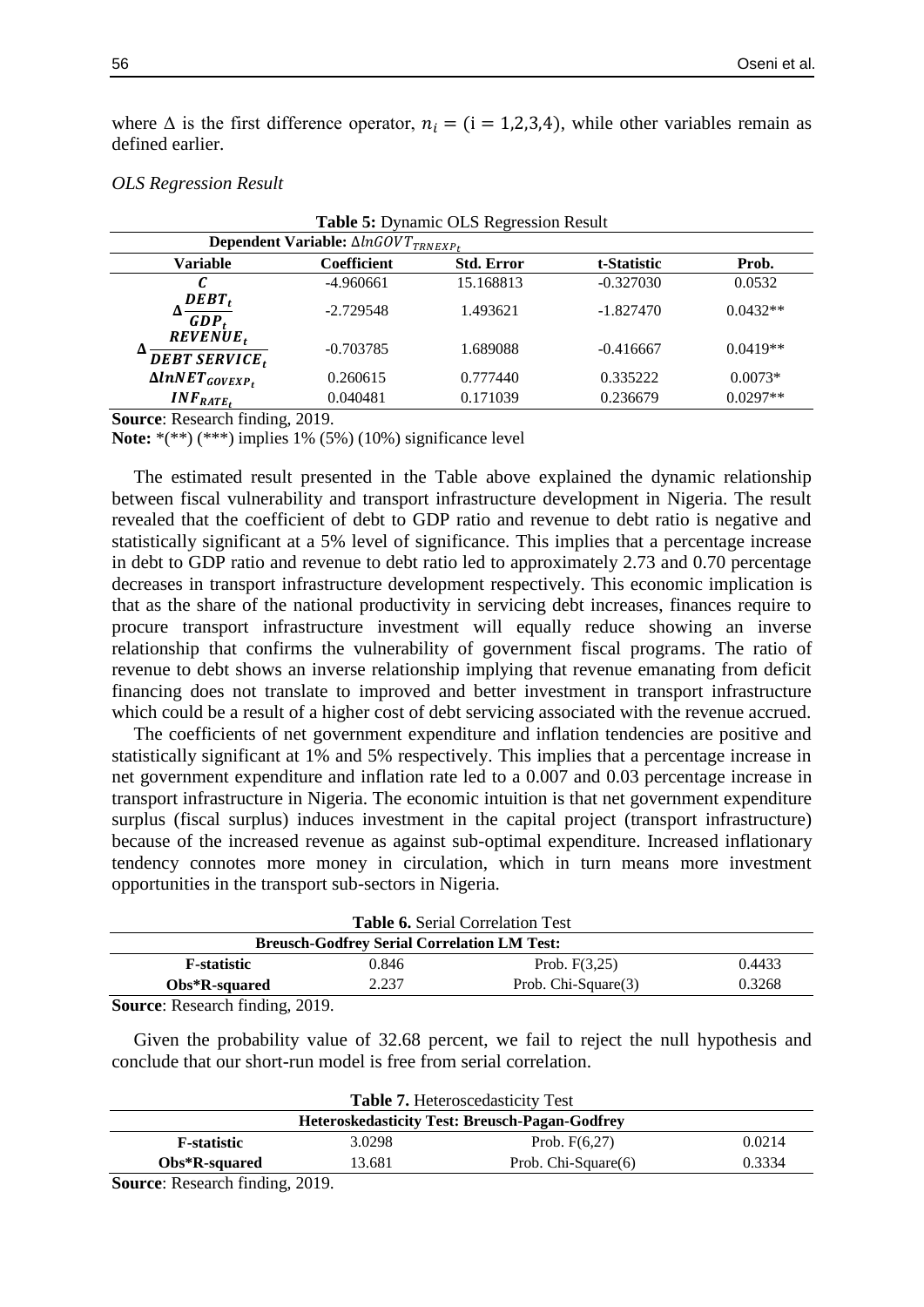The p-value (0.3334) of Obs\* R-squared showed that we could not reject the null hypothesis. This implies that residuals have a constant variance which is desirable. That is, residuals are homoskedastic.



The above figure shows that the CUSUM line is within the critical bounds of 5 percent level of significance, which indicates that the model has structural stability.

# **Conclusion**

Despite the apparent relevance of transport infrastructure for growth and development, the attendant fiscal capacities to finance growth-inclined transport facilities are mostly unavailable, misinformed and misappropriated in Africa most populous black nation (Nigeria). Current and projected primary fiscal balances are crucial to assessing the extent to which fiscal policy of the government aligns with the intertemporal budget constraints facing the nation at the varying time for which transport infrastructure investment is significant because of the enormous forward and backward linkages. This study investigates the effects of fiscal vulnerability on transport infrastructure investment in Nigeria from 1986 to 2017 (32 years). In evaluating its objectives, the paper adopts the Dynamic Ordinary Least Square (DOLS) regression technique to account for the dynamics of the model. The empirical result indicates that the debt to GDP ratio and revenue to debt ratio exhibit an inverse relationship with transport infrastructure development in Nigeria. However, net government spending (fiscal surplus) and inflationary tendencies show a positive and significant relationship with transport infrastructure development in Nigeria. The findings of the study agree with the results of Pal and Wahhaj (2017); Percoco (2014); Rommerskirchen (2015) who found a linear relationship between fiscal vulnerability and transport infrastructure investment in Nigeria. It is therefore recommended that the government should do more to ensure fiscal consolidation that will guarantee more significant investment in transport infrastructure because it impacts all another aspect of life significantly. Mainly, more investment to be geared towards sensitising the public about transparency and accountability of governance and ensure expertise are favoured for public office such that the right personnel to develop the right policy mix for fiscal consolidation emerges.

#### **References**

[1] Afonso, W. B. (2014). Fiscal Illusion in State and Local Finance - A Hindrance to Transparency. *Sage Journals*, *46*(3), 219–228.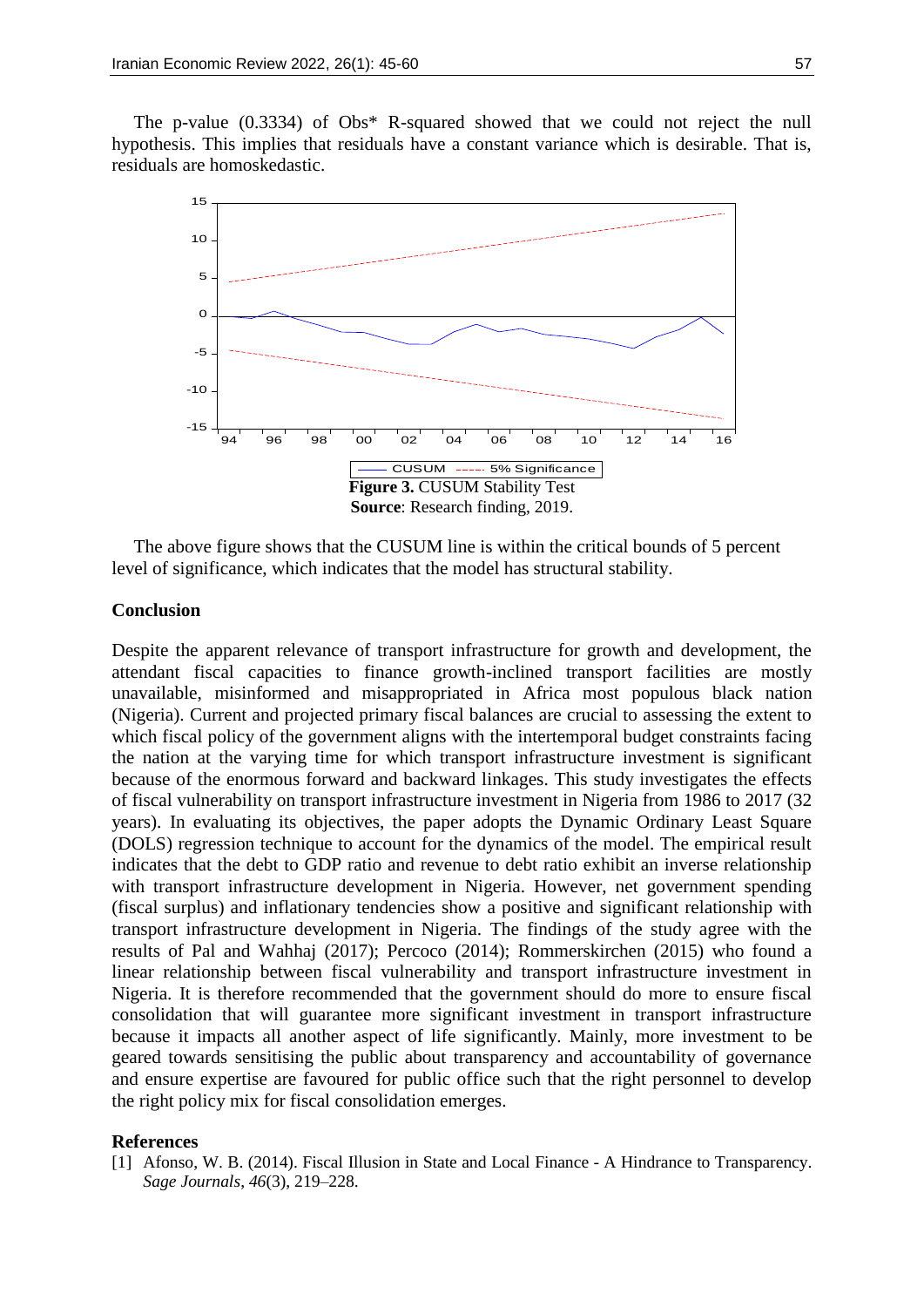- [2] Afonso, A., & Jalles, J. T. (2013). Growth and Productivity: The Role of Government Debt. *International Review of Economics and Finance*, *25*, 384-407.
- [3] Agnello, L., & Sousa, R. M. (2014). How does Fiscal Consolidation Impact on Income Inequality? *Review of Income and Wealth*, *60*(4), 702-726.
- [4] Akanbi, A., & Schoeman, N. (2011). The Determinants of Public Expenditure and Expenditure on Education in Particular in a Selection of African Countries. *South African Journal of Economic and Management Sciences, 13*(1), 50-61.
- [5] Akinbami, J. F. K., & Fadare, S. O. (1997). Strategies for Sustainable Urban and Transport Development in Nigeria. *Transport Policy, 4*(4), 237-245.
- [6] Alonso, W. (1964). *Location and Land Use*. Massachusetts: Harvard University Press.
- [7] Alves, A. C. (2013). China's "win-win" cooperation: Unpacking the Impact of Infrastructure forresources Deals in Africa. *South African Journal of International Affairs, 20*(2), 207-226.
- [8] Amadi, C., Amadi, N. N., & Nyenke, C. (2013). Public Spending on Transport, Infrastructure and Economic Growth in Nigeria: 1981-2010. *Journal of Sociological Research, 4*(2), 438-446.
- [9] Apanisile, O., & Akinlo, T. (2013). Rail Transport and Economic Growth in Nigeria (1970 2011). *Australian Journal of Business and Management Research, 3*(5), 18-24.
- [10] Aschauer, D. A. (1990). Highway Capacity and Economic Growth. *Economic Perspectives, 14*, 14–24.
- [11] ---------- (1989). Is Public Expenditure Productive? *Journal of Monetary Economics, 23*(2), 177- 200.
- [12] Baldwin, R. E., & Okubo, T. (2006). Heterogeneous Firms, Agglomeration and Economic Geography: Spatial Selection and Sorting. *Journal of Economic Geography, 6*(3), 323-346.
- [13] Blanchard, O., & Perotti, R. (2002). An Empirical Characterisation of the Dynamic Effects of Changes in Government Spending and Taxes on Output. *Quarterly Journal of Economics, 117*(4), 1329–1368.
- [14] Borcherding, T. E., Ferris, J. S., & Garzoni, A. (2005). Growth in the Real Size of Government Since 1970. *Handbook of Public Finance*, Retrieved from https://www.econstor.eu/bitstream/10419/94623/1/2001-30.pdf
- [15] Bosede, A., Abalaba, B., & Afolabi, D. (2013). Transport Infrastructure Improvement and Economic Growth in Nigeria. *International Journal of Humanities and Social Science Invention, 2*(8), 26-31.
- [16] Buchanan, J. M. (1960). *Fiscal Theory and Political Economy*. Chapel Hill: University of North Carolina Press.
- [17] Calderon, C., & Servén, L. (2003). *The Output Cost of Latin America Infrastructure Gap. In The LimitS of Stabilisation: Infrastructure, Public Deficit and Growth in Latin America*. Washington & Califonia: Standford University Press and the World Bank.
- [18] Central Bank of Nigeria. (2010). Summary for Policymakers. Climate Change 2013 The Physical Science Basis, Retrieved from https://doi.org/10.1017/CBO9781107415324.004
- [19] Chang, C., Lee, A. C., & Lee, C. F. (2009). Determinants of Capital Structure Choice: A Structural Equation Modeling Approach. *Quarterly Review of Economics and Finance, 49*(2), 197-213.
- [20] Checherita-Westphal, C., & Rother, P. (2012). The Impact of High Government Debt on Economic Growth and its Channels: An Empirical Investigation for the Euro Area. *European Economic Review, 56*(7), 1392-1405.
- [21] Chen, C., Yao, S., Hu, P., & Lin, Y. (2017). Optimal Government Investment and Public Debt in an Economic Growth Model. *China Economic Review, 45*, 257-278.
- [22] Coenen, G., Straub, R., & Trabandt, M. (2013). Gauging the Effects of Fiscal Stimulus Packages in the Euro Area. *Journal of Economic Dynamics and Control, 37*(2), 367-386.
- [23] Edo, S. E. (2002). The External Debt Problem in Africa: A Comparative Study of Nigeria and Morocco. *African Development Review, 14*(2), 221-236.
- [24] Edo, S., Osadolor, N. E., & Dading, I. F. (2020). Growing External Debt and Declining Export: The Concurrent Impediments in Economic Growth of Sub-Saharan African Countries. *International Economics, 161*, 173-187.
- [25] Randall, W. E., & McMillen, D. P. (1999). Agglomeration Economies and Urban Public Infrastructure. *Handbook of Regional and Urban Economics*, *3*, 1455-1495.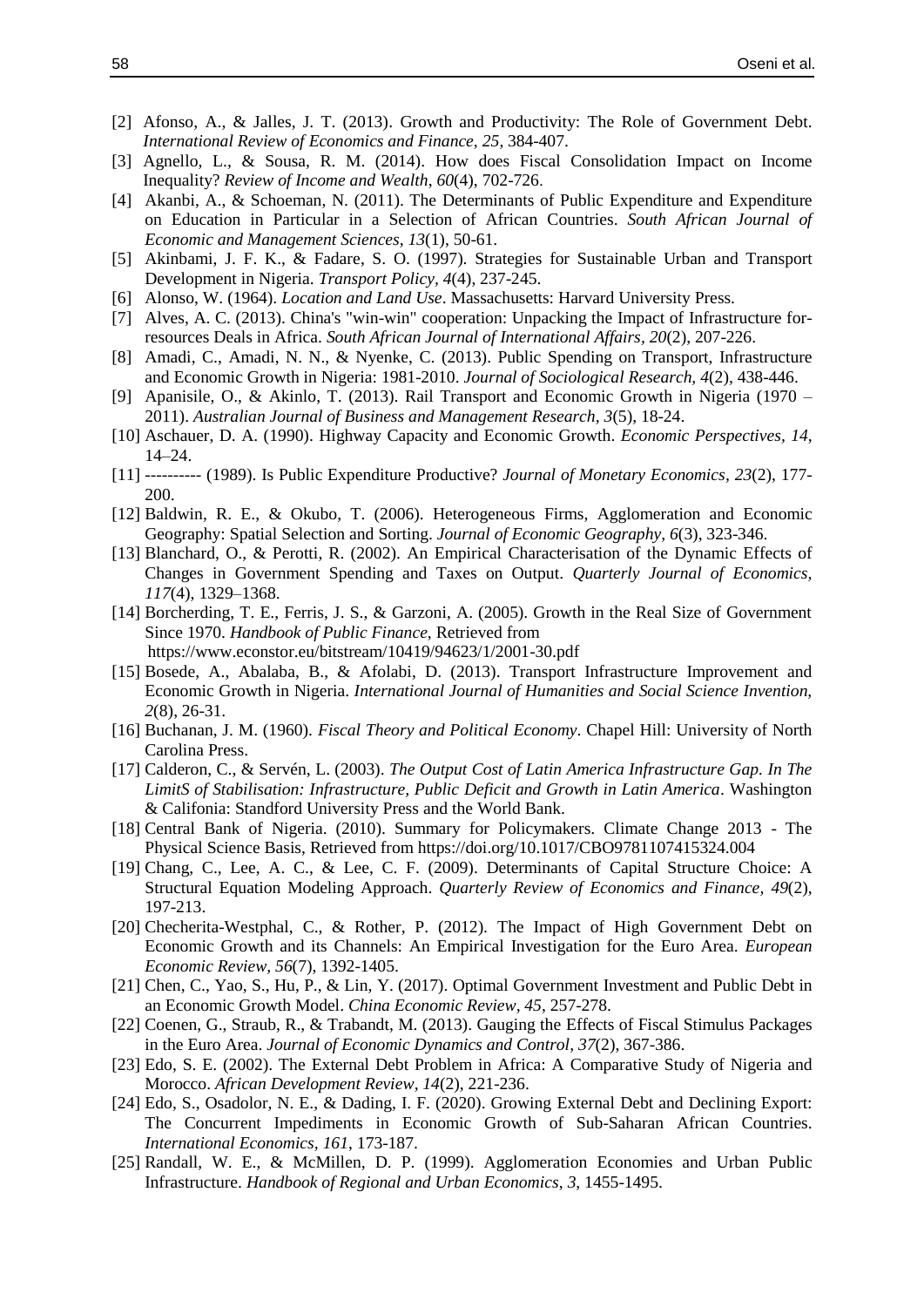- [26] Espinet, X., Schweikert, A., van den Heever, N., & Chinowsky, P. (2016). Planning Resilient Roads for the Future Environment and Climate Change: Quantifying the Vulnerability of the Primary Transport Infrastructure System in Mexico. *Transport Policy, 50*, 78-86.
- [27] Ewetan, O. O. (2012). Fiscal Federalism in Nigeria: Theory and Practice. *International Journal of Development and Sustainability, 1*(3), 1074-1087.
- [28] Filani, M. O. (1993). Transport and Rural Development in Nigeria. *Journal of Transport Geography, 1*(4), 248-254.
- [29] Flyvbjerg, B., Skamris Holm, M. K., & Buhl, Sø. L. (2004). What Causes Cost Overrun in Transport Infrastructure Projects? *Transport Reviews, 24*(1), 3-18.
- [30] Fujita, M., Krugman, P. R., & Venables, A. J. (1999). *The Spatial Economy: Cities, Regions, and International Trade*. Cambridge: The MIT Press
- [31] Fujita, M., & Thisse, J. F. (2002). Agglomeration and Market Interaction. *CEPR Discussion Paper, 3362*, Retrieved from https://ssrn.com/abstract=315966
- [32] Furceri, D., Ge, J., Loungani, P., & Melina, G. (2018). The Distributional Effects of Government Spending Shocks in Developing Economies. *IMF Working Paper,* Retrieved from https://www.elibrary.imf.org/downloadpdf/journals/001/2018/057/article-A001-en.xml
- [33] Gujarati, D., & Porter, D. (2009). *Basic Econometrics* (4<sup>th</sup> Ed.). New York: McGraw-Hill International Edition.
- [34] Gupta, M., Bandyopadhyay, K. R., & Singh, S. K. (2019). Measuring Effectiveness of Carbon Tax on Indian Road Passenger Transport: A System Dynamics Approach. *Energy Economics, 81*, 341-354.
- [35] Gupta, S., Clemennts, B., Baldacci, E., & Mulas-Granados, C. (2005). Fiscal Policy, Expenditure Composition, and Growth in Low-income Countries. *Journal of International Money and Finance, 24*(3), 441–463.
- [36] Ighodaro (2009). Transport Infrastructure and Economic Growth in Nigeria. *Journal of Research in National Development, 7*(2), 1-12.
- [37] McHugh, J., Petrova, I., & Baldacci, E. (2014). Measuring Fiscal Vulnerability and Fiscal Stress; A Proposed Set of Indicators. IMF Working Paper, 2011/94, Retrieved from https://doi.org/10.5089/9781455253333.001
- [38] Moses L. N. (1958). Location and the Theory of Production. The Quarterly Journal of Economics, 72(2), 259-272.
- [39] MÜller-Krumholz, K. (2014). Nigeria Economic Report. Economic Bulletin, Retrieved from https://doi.org/10.1007/BF02315996
- [40] National Bureau of Statistics. (2012). Annual Abstract of Statistics, Federal Republic of Nigeria. Retrieved from https://nigerianstat.gov.ng
- [41] National Bureau of Statistics Nigeria. (2008). Social statistics in Nigeria. Retrieved from https://nigerianstat.gov.ng
- [42] Nocke (2006). A Gap for Me: Entrepreneurs and Entry. Journal of the European Economic Association. 4(5), 929–956.
- [43] Oates, W. E. (1985). Searching for Leviathan: An Empirical Study, The American Economic Review, 75(4), 748-757. https://www.jstor.org/stable/1821352
- [44] Omoke, V., Diugwu, I. A., Nwaogbe, O. R., Ibe, C. C., & Egbe, D. A. (2015). Infrastructure Financing and Management: The Impact of Concession on the Operations and Performance of Nigerian Seaports. *Journal of Behavioural Economics, Finance, Entrepreneurship, Accounting and Transport, 3*(2), 65-70.
- [45] Oni, S. I., & Okanlawon, K. (2006). Nigeria's Transport Infrastructural Development: an Integral Part of the National Economic Empowerment and Development Strategy (NEEDS). *Journal of Social and Policy Issues, 3*(2), 7-13.
- [46] Oyesiku K., Onakoya A. B., & Folawewo A. (2013). An Empirical Analysis of Transport Infrastructure Investment and Economic Growth in Nigeria. *Social Sciences, 2*(6), 179-188.
- [47] Pal, S., & Wahhaj, Z. (2017). Fiscal Decentralisation, Local Institutions and Public Good Provision: Evidence from Indonesia. *Journal of Comparative Economics, 45*(2), 383–409.
- [48] Percoco, M. (2014). Quality of Institutions and Private Participation in Transport Infrastructure Investment: Evidence from Developing Countries. *Transportation Research Part A: Policy and Practice, 70*, 50–58.